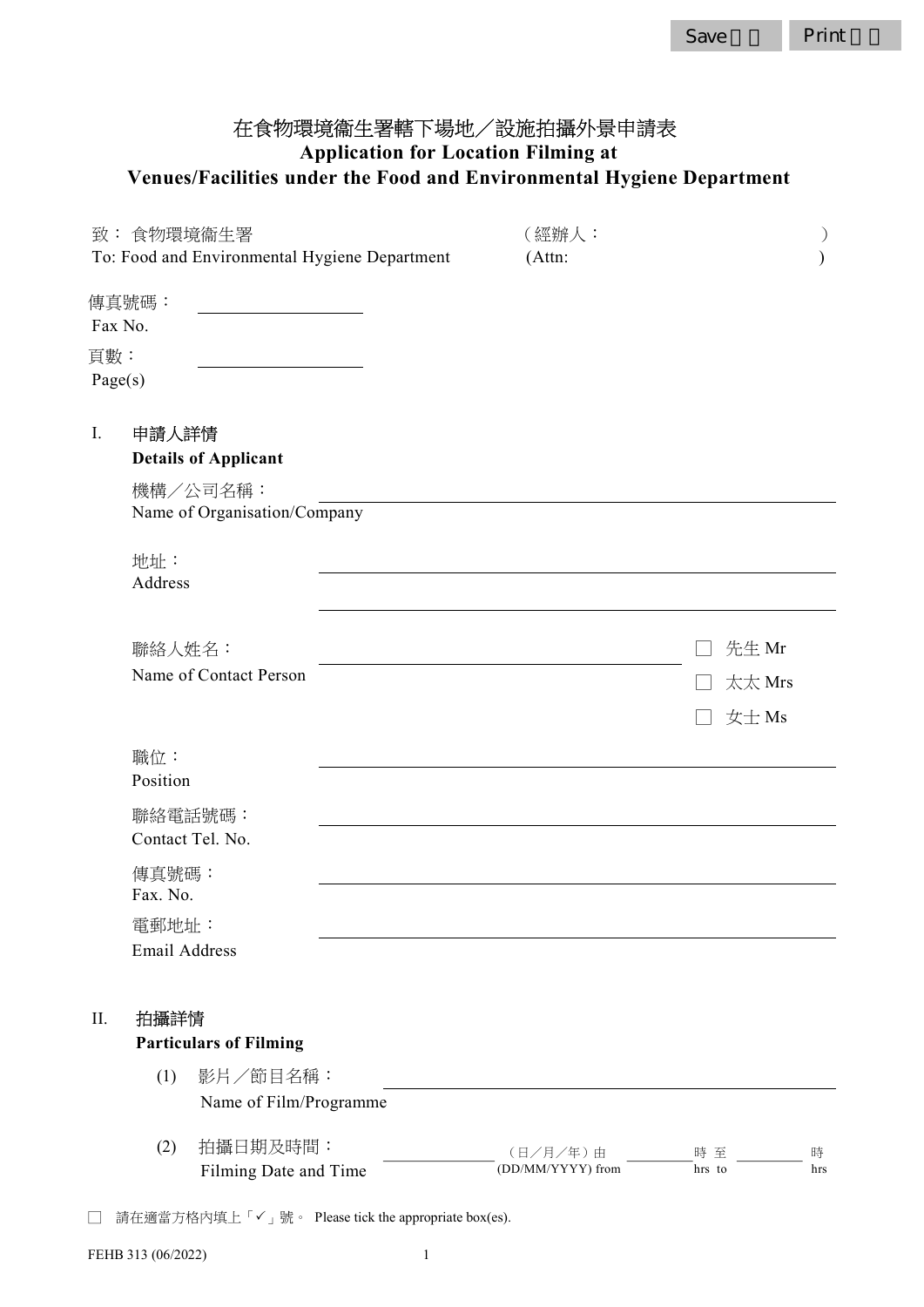| (3) |     | 拍攝場地及確實位置:<br>Filming Venue and Exact Location                    |              |             |                           |
|-----|-----|-------------------------------------------------------------------|--------------|-------------|---------------------------|
|     |     | 類別 Type                                                           |              |             |                           |
|     |     | 公共設施 (墳場及火葬場除外)                                                   |              | ┓           | 墳場及火葬場                    |
|     |     | Public Facilities (except Cemeteries<br>and Crematoria)           |              |             | Cemeteries and Crematoria |
|     |     | 區域 Region                                                         |              | 地區 District |                           |
|     | П   | 香港島                                                               |              | 中西區         | Central/Western District  |
|     |     | Hong Kong Island                                                  |              | 東區          | <b>Eastern District</b>   |
|     |     |                                                                   | ΙI           | 南區          | Southern District         |
|     |     |                                                                   | П            | 灣仔區         | Wanchai District          |
|     |     | 九龍                                                                | П            | 油尖區         | Yau Tsim District         |
|     |     | Kowloon                                                           |              | 旺角區         | Mong Kok District         |
|     |     |                                                                   | <b>Tales</b> | 深水埗區        | Sham Shui Po District     |
|     |     |                                                                   |              | 九龍城區        | Kowloon City District     |
|     |     |                                                                   |              | 黃大仙區        | Wong Tai Sin District     |
|     |     |                                                                   | $\Box$       | 觀塘區         | Kwun Tong District        |
|     | l 1 | 新界及離島                                                             | П            | 荃灣區         | Tsuen Wan District        |
|     |     | New Territories and Outlying                                      | П            | 葵青區         | Kwai Tsing District       |
|     |     | Islands                                                           | $\mathsf{L}$ | 北區          | North District            |
|     |     |                                                                   |              | 大埔區         | Tai Po District           |
|     |     |                                                                   |              | 西貢區         | Sai Kung District         |
|     |     |                                                                   | $\Box$       | 沙田區         | Sha Tin District          |
|     |     |                                                                   |              | 屯門區         | Tuen Mun District         |
|     |     |                                                                   |              | 元朗區         | Yuen Long District        |
|     |     |                                                                   | ┍            | 離島區         | Islands District          |
|     |     |                                                                   |              |             |                           |
| (4) |     | 取景片段的扼要說明:<br>Brief Description of the Scene                      |              |             |                           |
|     |     | (請夾附拍攝片段的劇本/故事大綱)                                                 |              |             |                           |
|     |     | (Please attach the script/synopsis of the<br>scenes for shooting) |              |             |                           |
|     |     |                                                                   |              |             |                           |
|     |     |                                                                   |              |             |                           |
| (5) |     | 男女演員名單:                                                           |              |             |                           |
|     |     | List of Actors and Actresses                                      |              |             |                           |
|     |     |                                                                   |              |             |                           |
|     |     |                                                                   |              |             |                           |
|     |     |                                                                   |              |             |                           |
|     |     |                                                                   |              |             |                           |
| (6) |     | 拍攝隊人數:<br>Size of Filming Crew                                    |              |             |                           |

□ 請在適當方格內填上「✓」號。 Please tick the appropriate box(es).

FEHB 313 (06/2022) 2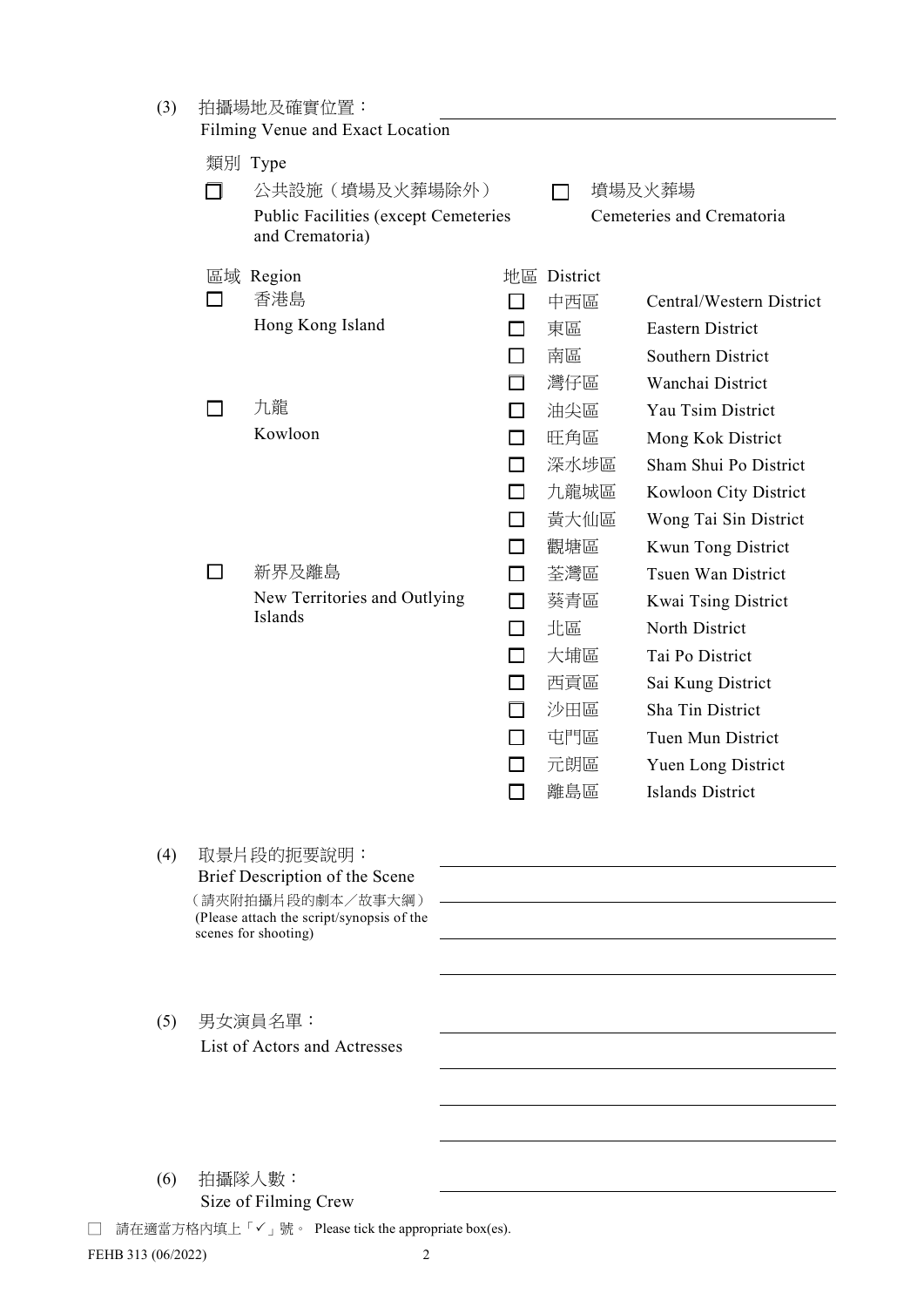| 使用政府電力或其他政府資源<br>(7) |  |  |
|----------------------|--|--|
|----------------------|--|--|

Details on Use of Government Power Supply or Other Government Resources

|                                | Yes<br>是                                                                                                     |
|--------------------------------|--------------------------------------------------------------------------------------------------------------|
|                                |                                                                                                              |
|                                |                                                                                                              |
|                                | (如欲使用政府電力或其他政府資源,請提供詳情。)                                                                                     |
|                                | (Please provide details if the use of Government power supply or other<br>Government resources is required.) |
|                                | N <sub>o</sub><br>否                                                                                          |
| (8)<br>影片性質:<br>Nature of Film |                                                                                                              |
|                                | Commercial<br>商業                                                                                             |
|                                | 公共事務 Public Affairs<br>紀錄片<br>Documentary                                                                    |
|                                | 其他<br>Others<br>(請註明 Please specify:                                                                         |
| (9)                            | 申請豁免收費:                                                                                                      |
|                                | Application for Waiver of Charges                                                                            |
|                                | 是<br>Yes                                                                                                     |
|                                |                                                                                                              |
|                                |                                                                                                              |
|                                | (如欲申請豁免收費,請詳列理由及夾附有關文件)                                                                                      |
|                                | (please state reasons with supporting documents if you intend to apply for<br>waiver of charges)             |
|                                | 否<br>No                                                                                                      |
|                                | 簽署:                                                                                                          |
|                                | Signature                                                                                                    |
|                                | 姓名:                                                                                                          |
|                                | Name                                                                                                         |
| 機構/公司蓋章:                       | 日期:                                                                                                          |
| Organisation/<br>Company Chop  | Date                                                                                                         |

□ 請在適當方格內填上「✓」號。 Please tick the appropriate box(es).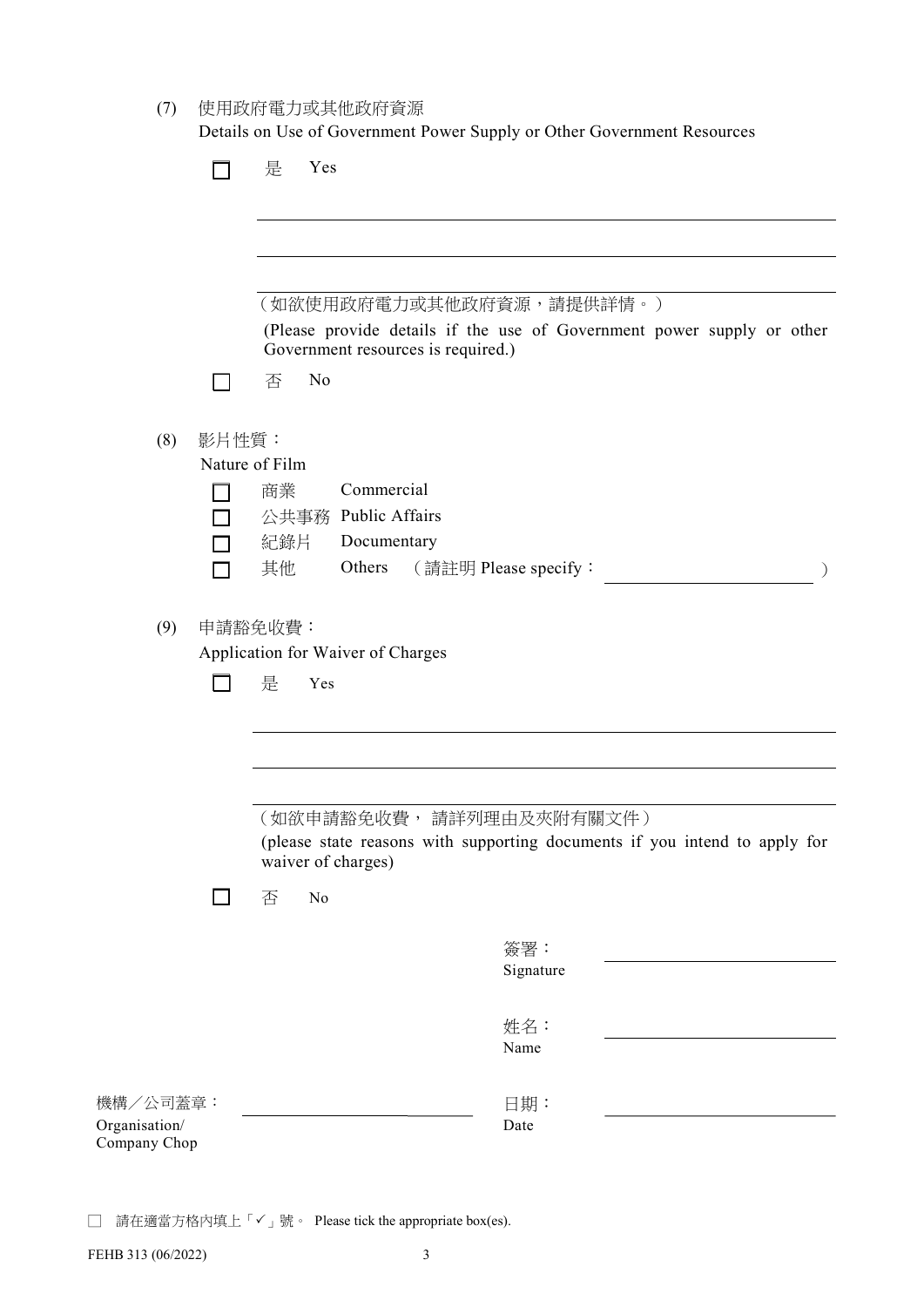## 在食物環境衞生署轄下場地/設施拍攝外景 申請須知 Guidance Notes on Application for Location Filming at Venues/Facilities under the Food and Environmental Hygiene Department

- 1. 申請表須在確實拍攝日期前最少 10 個工作天送交食物環境衞生署(下稱"食環署")。 Application for location filming should be submitted to the Food and Environmental Hygiene Department (hereinafter referred to as FEHD) at least 10 working days prior to the actual date of filming.
- 2. 申請人須確保有關物業在獲准使用期間只限用作申請表所載的用途,並採取一切所需 的預防措施,確保在拍攝外景時不會引致有關物業受損或對有關物業構成危險。

The applicant shall restrict the use of the Property for the purpose stated in the application form during the permitted period of use and take all necessary precautions to ensure that such location filming will not cause any damage or danger to the Property.

3. 申請人不得容許任何人(包括其代理人、承辦商、僱員或旁觀者)引起滋擾、騷亂或 不便。

The applicant shall not cause or permit his agents, contractors, employees or onlookers to cause any nuisance, disturbance or inconvenience.

4. 除非事前提出明確要求,並獲食物環境衞生署署長准許,否則不得顯示有關物業的名 稱。

The name of the Property shall not be identified unless specific permission is first sought and obtained from the Director of Food and Environmental Hygiene.

5. 有關影片的性質和拍攝活動不得令香港特別行政區政府或物業的任何使用者(包括該 物業的租客、訪客、獲邀請者或持牌人)尷尬;影片亦不得含有不道德、非法、誹謗 或政治成分。

The nature of the film and the filming activities shall not cause any embarrassment to the Government of the Hong Kong Special Administrative Region or any of the occupants of the Property whether they be tenants, visitors, invitees or licensees, nor should it contain any immoral, illegal, defamatory or political materials.

6. 申請人須對外景拍攝工作或活動所引致或與此有關的任何開支、負債、損失、申索或 法律程序承擔法律責任,並須就此對香港特別行政區政府作出十足的彌償。

The applicant shall be liable for and shall fully indemnify the Government of the Hong Kong Special Administrative Region against any expense, liability, loss, claim or proceedings arising from or in connection with the location filming operations or activities.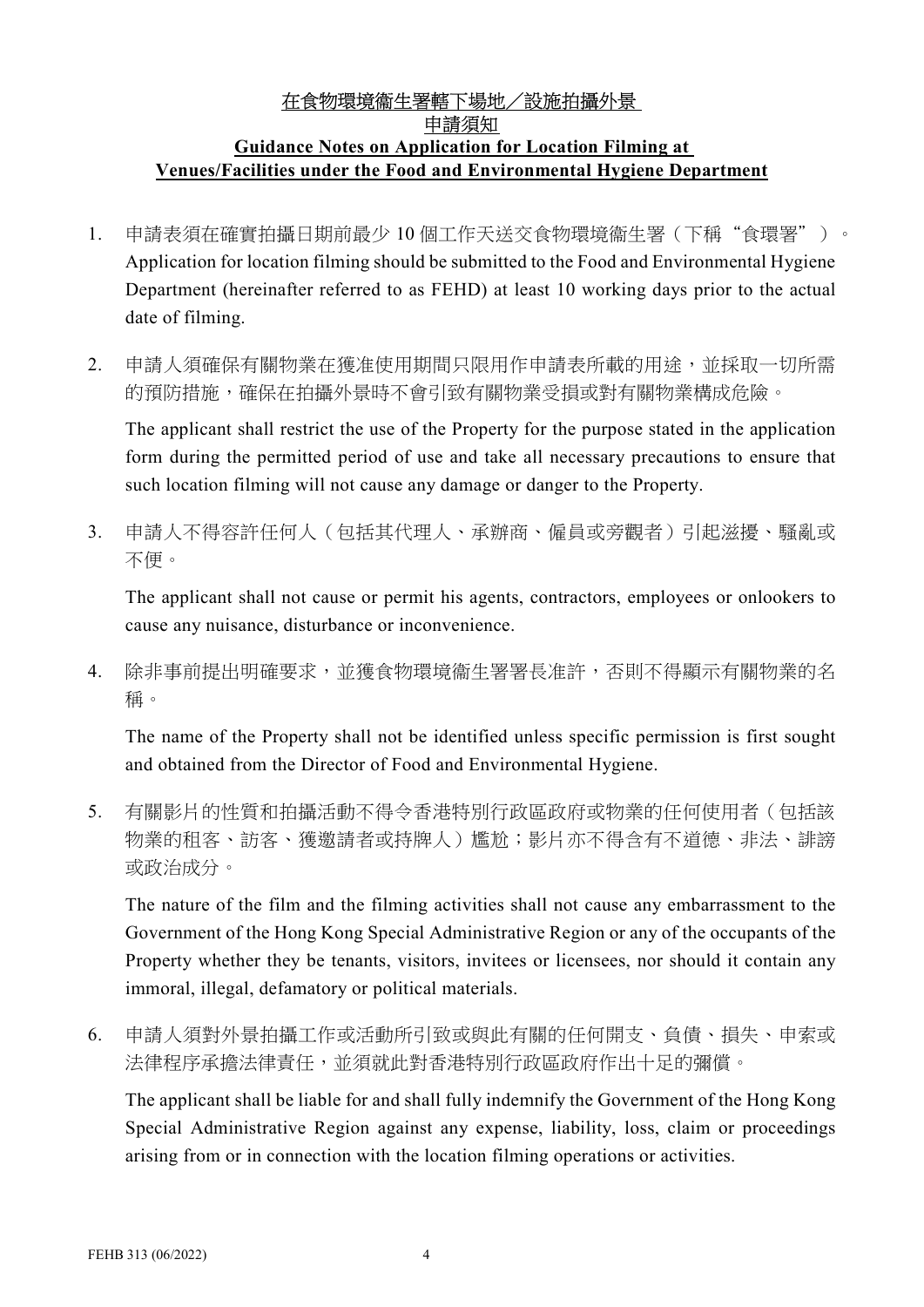7. 不得對使用物業的人士及/或在該處當值的公職人員造成阻礙。

No obstruction shall be caused to anyone using the Property and/or any public officer on duty there.

8. 如情況需要,食環署可訂定附加條件。

Additional conditions may be specified by FEHD when circumstances so justify.

9. 申請如獲接納,首四小時收費\$7,000,其後每四小時收費\$1,770(不足四小時亦作四 小時論)。拍攝時如需要其他政府資源,申請人須繳付十足的行政費用。申請人亦須 繳付按金,其款額相等於所需費用總額,並可予退回。

If the application is accepted, a fee of \$7,000 will be charged for the first four hours and \$1,770 for each subsequent four-hour block or part thereof. If other Government resources are required for the filming, the full administrative costs will be charged. A refundable deposit equals to the amount of the fee is also required.

10. 食環署可全權決定是否批准有關申請。

Approval for the application will be at the absolute discretion of FEHD.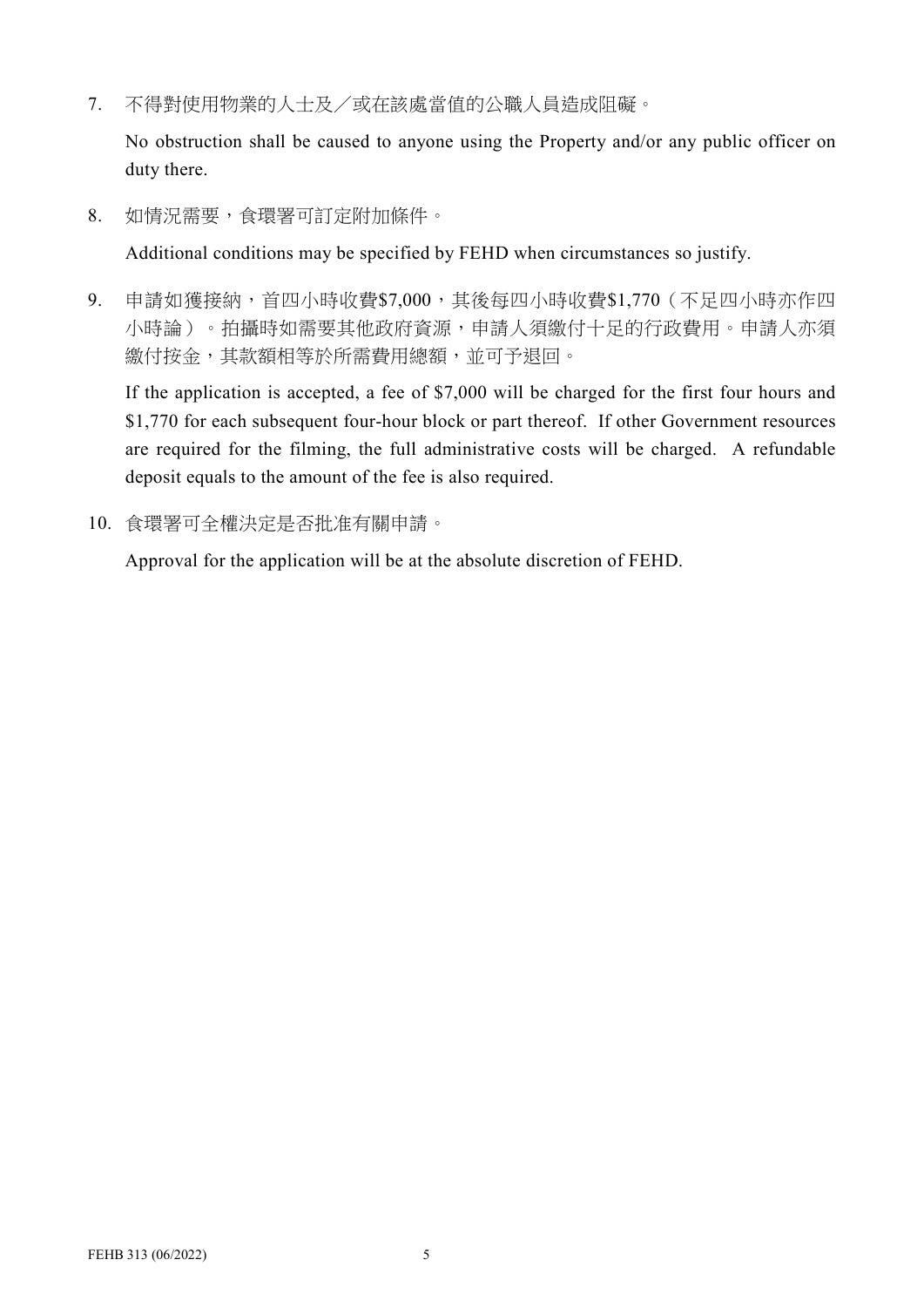### 關於申請在食物環境衞生署轄下場地/設施拍攝外景所填報的個人資料

## Collection of Personal Data in Connection with Application for Location Filming at Venues/Facilities under the Food and Environmental Hygiene Department

## (按照《個人資料(私隱)條例》的規定處理)

## (In accordance with the Personal Data (Privacy) Ordinance)

## 目的說明 Statement of Purpose

#### 1. 收集資料的目的 Purposes of Collection

你在本表格上提供的個人資料,會供食物環境衞生署(食環署)用於下述目的: The personal data provided by means of this form will be used by the Food and Environmental Hygiene Department (FEHD) for:

(1) 處理向食環署提交的在食環署轄下場地/設施拍攝外景申請的相關事宜;以及

carrying out activities relating to applications for location filming at venues/facilities under the FEHD made to the respective offices of FEHD; and

(2) 方便食環署及其他政府部門人員與你聯絡。

facilitating communication between the staff of FEHD and other government departments and you;

你在本表格填報的個人資料,純屬自願提供。但如果提供的資料不足,食環署可能無法處理你 的申請。

The provision of personal data by means of this form is voluntary. However, if you do not provide sufficient information, FEHD may not be able to process your application.

#### 2. 接受資料轉介人的類別 Class of Transferees

你在本表格上填報的個人資料,可能會為上文第1段所載目的而向其他政府部門及機構披露。

The personal data which you have provided by means of this form may be disclosed to other government departments and agencies in pursuance of the purposes mentioned in paragraph 1 above.

#### 3. 查閱及更正個人資料 Access and Correction to Personal Data

根據《個人資料(私隱)條例》第18條、第22條及附表1第6原則的規定,你有權要求查閱 和改正所提供的個人資料。查閱的權利包括可就在本表格提供的個人資料索取複本。食環署應 查閱要求而提供資料時,可能會徵收費用。

You have a right to request access to and correction of the personal data provided in accordance with Sections 18 and 22 and Principle 6 of Schedule 1 of the Personal Data (Privacy) Ordinance. Your right of access includes the right to obtain a copy of your personal data which you have provided by means of this form. A fee may be imposed for complying with a data access request.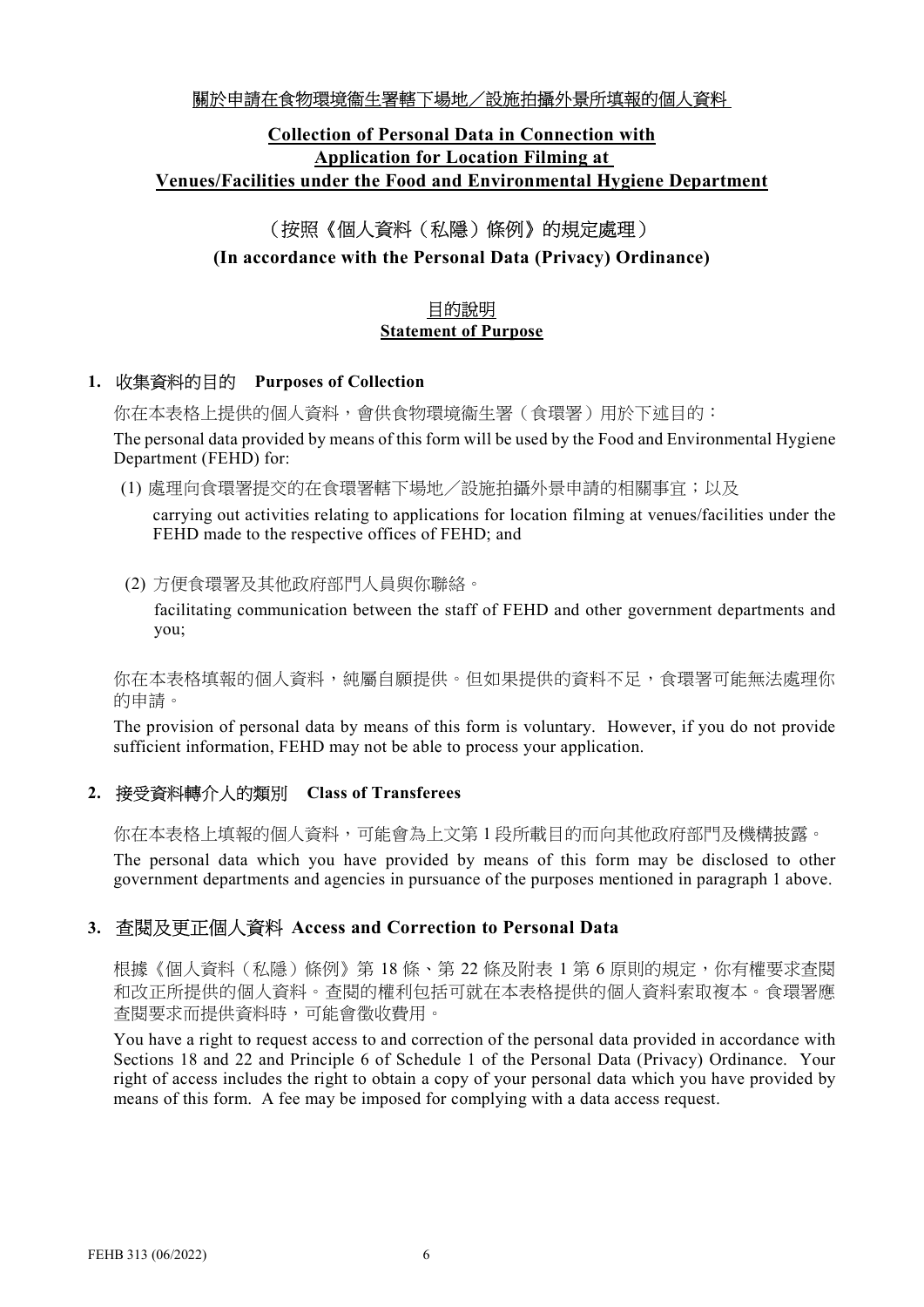#### 4. 查詢 Enquiries

如對本表格收集的個人資料有任何查詢,包括查閱及更改資料,可向食環署相關辦事處提出。

Enquiries concerning the personal data collected by means of this form, including the making of access and corrections, should be addressed to the respective offices of FEHD.

#### 在公共設施(墳場及火葬場除外)拍攝外景

Location filming at public facilities (except cemeteries and crematoria)

| 香港島                                                              | <b>Hong Kong Island</b>                                                                                                                                                    |
|------------------------------------------------------------------|----------------------------------------------------------------------------------------------------------------------------------------------------------------------------|
| 中西區環境衞生辦事處                                                       | Central/Western District Environmental Hygiene Office                                                                                                                      |
| 香港皇后大道中345號上環市政大廈10樓                                             | 10/F, Sheung Wan Municipal Services Building,                                                                                                                              |
| 電話號碼: 2853 2504                                                  | 345 Queen's Road Central, Hong Kong                                                                                                                                        |
| 傳真號碼:2851 7653                                                   | Tel. No.: 2853 2504 Fax No.: 2851 7653                                                                                                                                     |
| 東區環境衞生辦事處<br>香港鰂魚涌街38號鰂魚涌市政大廈3樓<br>電話號碼:3103 7038 傳真號碼:2565 8203 | Eastern District Environmental Hygiene Office<br>3/F, Quarry Bay Municipal Services Building,<br>38 Quarry Bay Street, Hong Kong<br>Tel. No.: 3103 7038 Fax No.: 2565 8203 |
| 南區環境衞生辦事處                                                        | Southern District Environmental Hygiene Office                                                                                                                             |
| 香港香港仔大道203號香港仔市政大廈4樓                                             | 4/F, Aberdeen Municipal Services Building,                                                                                                                                 |
| 電話號碼: 2903 0424                                                  | 203 Aberdeen Main Road, Hong Kong                                                                                                                                          |
| 傳真號碼:2873 1608                                                   | Tel. No.: 2903 0424 Fax No.: 2873 1608                                                                                                                                     |
| 灣仔區環境衞生辦事處                                                       | Wanchai District Environmental Hygiene Office                                                                                                                              |
| 香港灣仔軒尼詩道 225號駱克道市政大廈7樓                                           | 7/F, Lockhart Road Municipal Services Building,                                                                                                                            |
| 電話號碼:2879 5320                                                   | 225 Hennessy Road, Wanchai, Hong Kong                                                                                                                                      |
| 傳真號碼:2519 6884                                                   | Tel. No.: 2879 5320 Fax No.: 2519 6884                                                                                                                                     |

| 九龍                                                                                 | Kowloon                                                                                                                                                                                         |
|------------------------------------------------------------------------------------|-------------------------------------------------------------------------------------------------------------------------------------------------------------------------------------------------|
| 油尖區環境衞生辦事處<br>九龍油麻地寶靈街17號官涌市政大廈3樓及4樓<br>電話號碼: 3586 2182 傳真號碼: 2735 5955            | Yau Tsim District Environmental Hygiene Office<br>3/F & 4/F, Kwun Chung Municipal Services Building,<br>17 Bowring Street, Yau Ma Tei, Kowloon<br>Tel. No.: 3586 2182 Fax No.: 2735 5955        |
| 旺角區環境衞生辦事處<br>九龍旺角花園街 123號 A 花園街市政大廈 6 樓及 7 樓<br>電話號碼:2749 3628<br>傳真號碼: 2391 5572 | Mong Kok District Environmental Hygiene Office<br>6/F & 7/F, Fa Yuen Street Municipal Services Building,<br>123A Fa Yuen Street, Mong Kok, Kowloon<br>Tel. No.: 2749 3628<br>Fax No.: 2391 5572 |
| 深水埗區環境衞生辦事處                                                                        | Sham Shui Po District Environmental Hygiene Office                                                                                                                                              |
| 九龍深水埗元州街 59至63號                                                                    | 8/F-10/F, Un Chau Street Municipal Services Building,                                                                                                                                           |
| 元州街市政大廈8樓至10樓                                                                      | 59-63 Un Chau Street, Sham Shui Po, Kowloon                                                                                                                                                     |
| 電話號碼: 2748 6959 傳真號碼: 2748 6937                                                    | Tel. No.: 2748 6959 Fax No.: 2748 6937                                                                                                                                                          |
| 九龍城區環境衞生辦事處                                                                        | Kowloon City District Environmental Hygiene Office                                                                                                                                              |
| 九龍馬頭圍道165號土瓜灣政府合署3樓及4樓                                                             | 3/F & 4/F, To Kwa Wan Market and Government Offices,                                                                                                                                            |
| 電話號碼:2711 6706                                                                     | 165 Ma Tau Wai Road, Kowloon                                                                                                                                                                    |
| 傳真號碼: 2761 0718                                                                    | Tel. No.: 2711 6706 Fax No.: 2761 0718                                                                                                                                                          |
| 黃大仙區環境衞生辦事處                                                                        | Wong Tai Sin District Environmental Hygiene Office                                                                                                                                              |
| 九龍黃大仙彩虹道 121號大成街街市大樓3樓                                                             | 3/F, Tai Shing Street Market Building,                                                                                                                                                          |
| 電話號碼:2997 9007                                                                     | 121 Choi Hung Road, Wong Tai Sin, Kowloon                                                                                                                                                       |
| 傳真號碼:2351 5710                                                                     | Tel. No.: 2997 9007 Fax No.: 2351 5710                                                                                                                                                          |
| 觀塘區環境衞生辦事處                                                                         | Kwun Tong District Environmental Hygiene Office                                                                                                                                                 |
| 九龍觀塘瑞和街9號瑞和街市政大廈7樓                                                                 | Level 7, Shui Wo Street Municipal Services Building,                                                                                                                                            |
| 雷話號碼:3102 7311                                                                     | 9 Shui Wo Street, Kwun Tong, Kowloon                                                                                                                                                            |
| 傳真號碼:2343 6734                                                                     | Tel. No.: 3102 7311 Fax No.: 2343 6734                                                                                                                                                          |